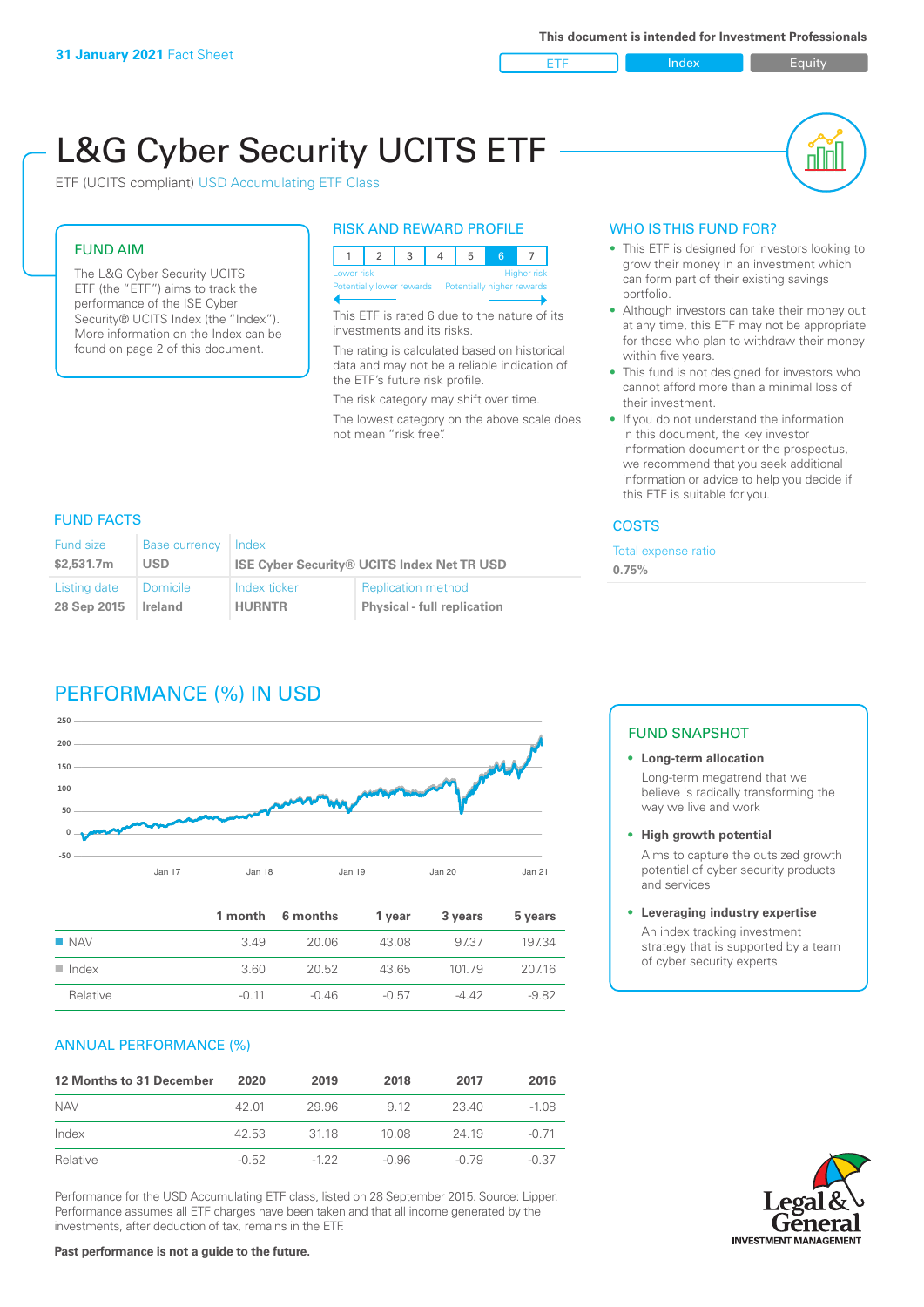# L&G Cyber Security UCITS ETF

# INDEX BREAKDOWN

The breakdowns below relate to the Index. The ETF's portfolio may deviate from the below. All data source LGIM unless otherwise stated. Totals may not sum to 100% due to rounding.

| <b>SECTOR (%)</b>          |      | <b>CURREN</b>      |
|----------------------------|------|--------------------|
| Information Technology     | 94.9 | <b>USD</b>         |
| $\blacksquare$ Industrials | 5.1  | $\blacksquare$ CAD |
|                            |      | <b>GBP</b>         |
|                            |      | <b>JPY</b>         |
|                            |      | <b>EUR</b><br>п    |
|                            |      | $\square$ SEK      |
|                            |      | $K$ KRW            |
|                            |      |                    |
|                            |      |                    |

| <b>CURRENCY (%)</b> |      |
|---------------------|------|
| <b>USD</b>          | 77.6 |
| $\blacksquare$ CAD  | 6.2  |
| $\blacksquare$ GBP  | 5.8  |
| $\blacksquare$ JPY  | 4.4  |
| <b>EUR</b>          | 2.5  |
| $\square$ SEK       | 2.0  |
| $K$ KRW             | 1.5  |
|                     |      |



# TOP 10 CONSTITUENTS (%)

| Blackberry            | 46  |
|-----------------------|-----|
| Fastly                | 2.7 |
| Qualys                | 2.5 |
| Juniper Networks      | 24  |
| NetScout Systems      | 2.3 |
| Akamai Technologies   | 2.3 |
| Ping Identity Holding | 2.3 |
| Digital Arts          | 23  |
| CrowdStrike           | 22  |
| Radware               | 22  |
|                       |     |

# INDEX DESCRIPTION

The Index aims to track the performance of a basket of stocks of companies that are actively engaged in providing cyber security technology and services.

The Index is comprised of companies which are publically traded on various stock exchanges around the world that generate a material proportion of their revenues from the cyber security industry. The industry is deemed to be comprised of companies in the following two subsectors: (1) Infrastructure Providers that develop hardware and software for safeguarding internal and external access to files, websites and networks; and (2) Service Providers that provide consulting and secure cyber-based services.

A company is only eligible for inclusion in the Index if it is of a sufficient size (determined by reference to the total market value of its shares) and it is sufficiently "liquid" (a measure of how actively its shares are traded on a daily basis).

Within the Index, the weights allocated to the Infrastructure Provider and Service Provider subsectors are determined by reference to the relative size of each sector (i.e. the total market value of the shares of all companies within each subsector). Initially, the companies are equally weighted within each subsector. However, an adjustment to the weights is made if any company falls short of a liquidity test that is applied to each company individually.

### INVESTMENT MANAGER

GO ETF Solutions LLP is the investment manager for each of the exchange traded funds (ETFs) issued by Legal & General UCITS ETF Plc and is responsible for the day-to-day investment management decisions for this ETF. The team is highly experienced with respect to all aspects relating to the management of an ETF portfolio, including collateral management, OTC swap trading, adherence to UCITS regulations and counterparty exposure and monitoring.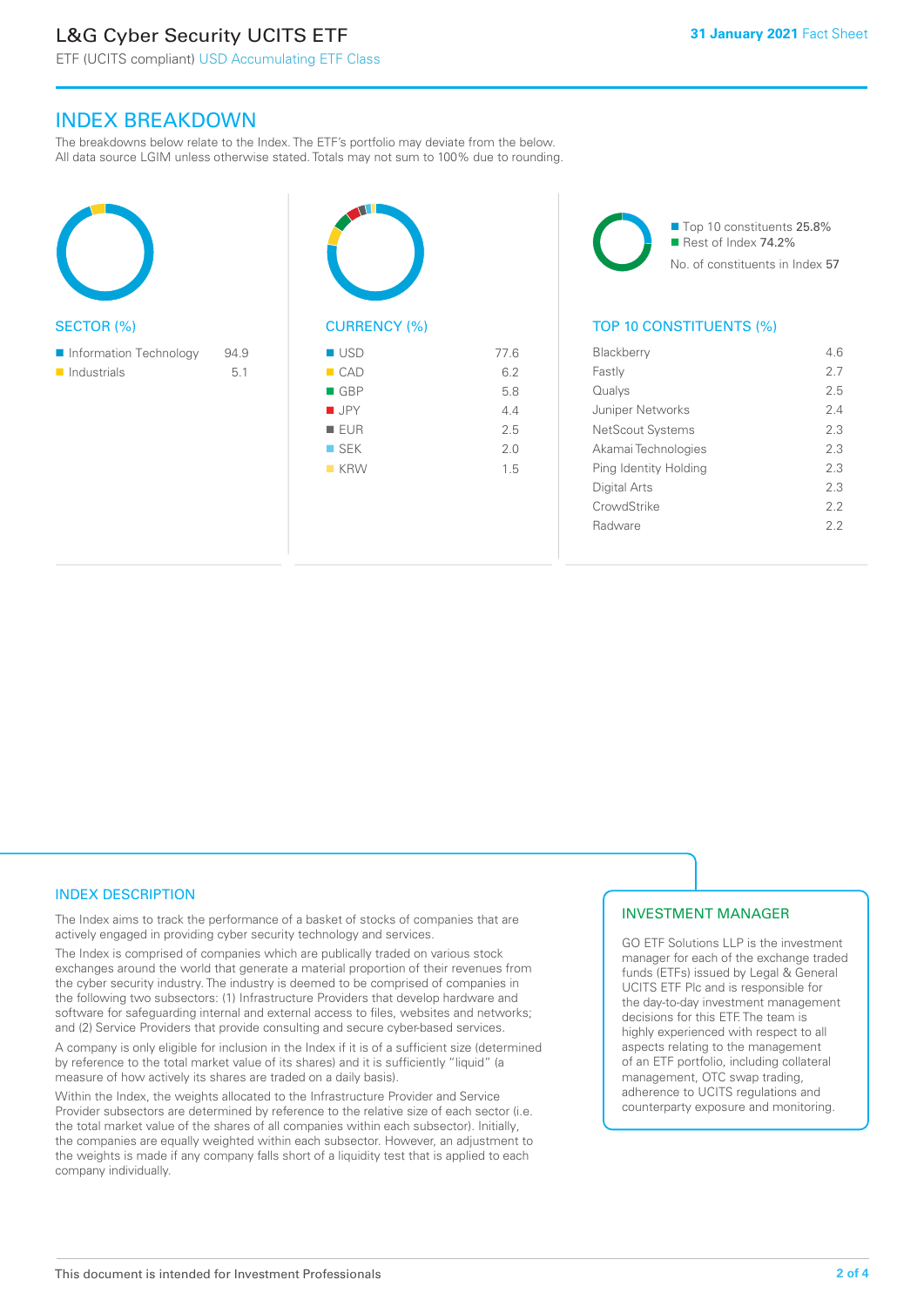# L&G Cyber Security UCITS ETF

ETF (UCITS compliant) USD Accumulating ETF Class

#### KEY RISKS

- The value of an investment and any income taken from it is not guaranteed and can go down as well as up; you may not get back the amount you originally invested.
- An investment in the ETF involves a significant degree of risk. Any decision to invest should be based on the information contained in the relevant prospectus. Prospective investors should obtain their own independent accounting, tax and legal advice and should consult their own professional advisers to ascertain the suitability of the ETF as an investment.
- The value of the shares in the ETF is directly affected by increases and decreases in the value of the Index. Accordingly the value of a share in the ETF may go up or down and a shareholder may lose some or the entire amount invested.
- The ETF's ability to closely track the Index will be affected by its ability to purchase and/or sell the Index constituents and any legal or regulatory restrictions or disruptions affecting them.
- The ETF's ability to closely track the Index will also be affected by transaction costs and taxes incurred when adjusting its investment portfolio generally and/ or to mirror any periodic adjustments to the constituents of the Index. There can be no certainty that ETF shares can always be bought or sold on a stock exchange or that the market price at which the ETF shares may be traded on a stock exchange will reflect the performance of the Index.
- The ETF is subject to the risk that third party service providers (such as a bank entering into swaps with the ETF or the ETF's depositary) may go bankrupt or fail to pay money due to the ETF or return property belonging to the ETF.
- As the Index includes micro, small and medium-sized publicly traded companies, the ETF is subject to the risk that such companies may be more vulnerable to adverse business or economic events and greater and more unpredictable price changes than larger companies or the stock market as a whole.
- The ETF is subject to the risks associated with technology-focused companies that are particularly vulnerable to rapid developments in technology (which may leave their products out-of-date), government regulation and competition from domestic and foreign competitors who may have lower production costs. Such companies may also have difficulties establishing and maintaining patents, copyrights, trademarks and trade secrets relating to their products which could negatively affect their value.

For more in[form](https://www.lgimetf.com/)ation, please refer to the key investor information document on our website Ø

#### TRADING INFORMATION

| <b>Exchange</b>           | <b>Currency ISIN</b> |              | <b>SEDOL</b>   | <b>Ticker</b> | <b>Bloomberg</b> |
|---------------------------|----------------------|--------------|----------------|---------------|------------------|
| London Stock Exchange USD |                      | IE00BYPLS672 | <b>BYPLS67</b> | <b>USPY</b>   | USPY IN          |
| London Stock Exchange GBP |                      | IE00BYPLS672 | BYRGP36        | <b>ISPY</b>   | <b>ISPY LN</b>   |
| Borsa Italiana            | EUR                  | IE00BYPLS672 | <b>BYV7098</b> | <b>ISPY</b>   | <b>ISPY IM</b>   |
| Deutsche Börse            | <b>EUR</b>           | IE00BYPLS672 | <b>RYRMFH8</b> | <b>USPY</b>   | <b>USPY GY</b>   |
| <b>SIX Swiss Exchange</b> | CHF                  | IE00BYPLS672 | <b>RYSXHT6</b> | <b>ISPY</b>   | <b>ISPY SW</b>   |
| <b>NYSE Euronext</b>      | FUR                  | IF00BYPLS672 | <b>BE33SD9</b> | <b>ISPY</b>   | <b>ISPY NA</b>   |

The currency shown is the trading currency of the listing.



#### SPOTLIGHT ON LEGAL & GENERAL INVESTMENT MANAGEMENT

We are one of Europe's largest asset managers and a major global investor, with assets under management of €1,369.6 billion (as at 30 June 2020). We work with a wide range of global clients, including pension schemes, sovereign wealth funds, fund distributors and retail investors.

Source: LGIM internal data as at 30 June 2020. The AUM disclosed aggregates the assets managed by LGIM in the UK, LGIMA in the US and LGIM Asia in Hong Kong. The AUM includes the value of securities and derivatives positions.

#### COUNTRY REGISTRATION



### TO FIND OUT MORE



#### **Index Disclaimer**

Nasdaq, Inc. and its respective affiliates do not guarantee the accuracy and/or the completeness of the ISE Cyber Security® UCITS Index (the "Index") or any data included therein and Nasdaq, Inc. and its respective affiliates shall have no liability for any errors, omissions, or interruptions therein. Nasdaq, Inc. and its respective affiliates make no warranty, express or implied, as to results to be obtained by the adviser, owners of the ETF, or any other person or entity from the use of the Index or any data included therein. Nasdaq, Inc. and its respective affiliates make no express or implied warranties, and expressly disclaim all warranties, of merchantability or fitness for a particular purpose or use with respect to the Index or any data included therein. Without limiting any of the foregoing, in no event shall Nasdaq, Inc. or its respective affiliates have any liability for any lost profits or indirect, punitive, special or consequential damages or losses, even if notified of the possibility of such damages.